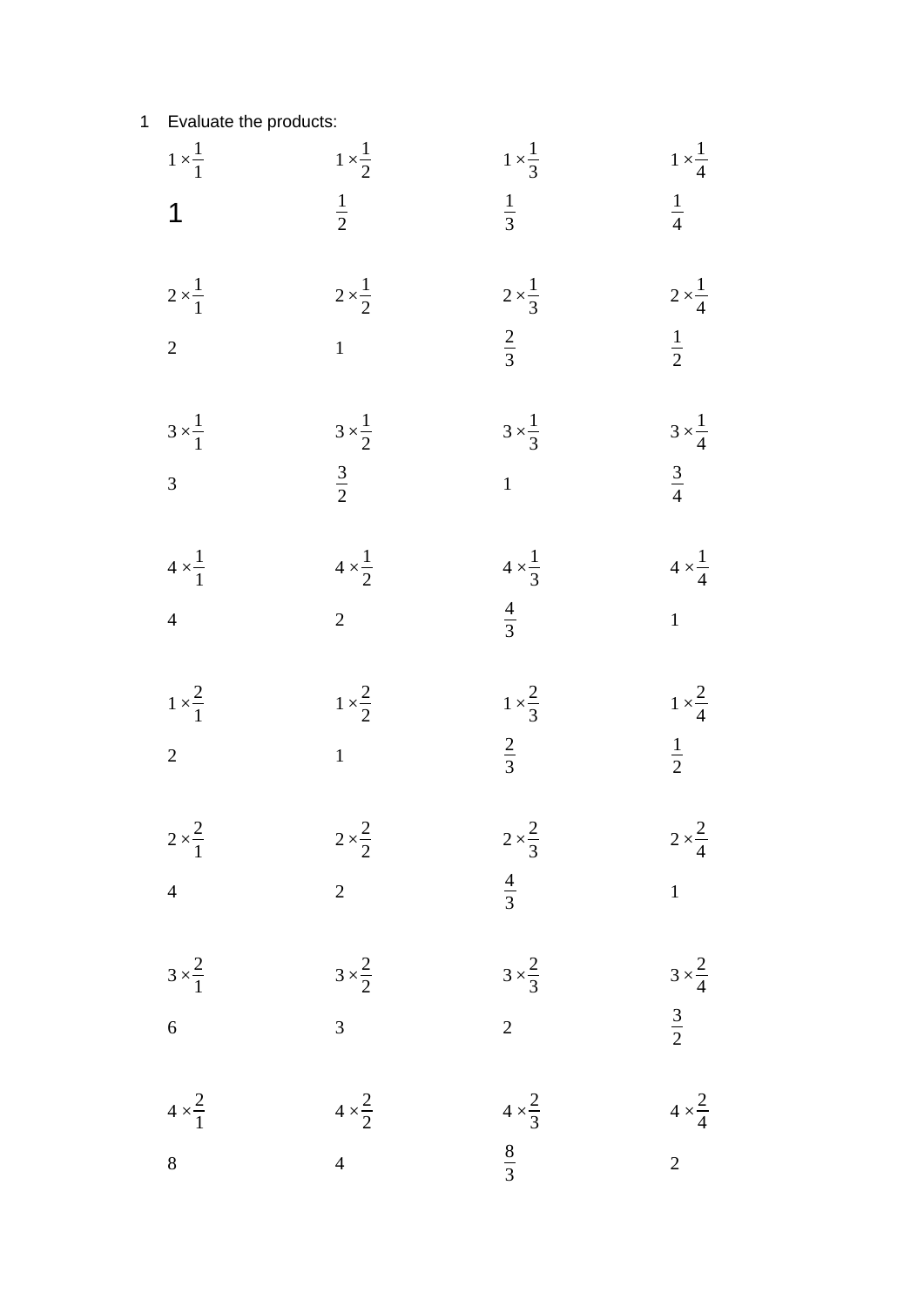| $\overline{1}$                                   | $\frac{1}{1} \times \frac{1}{1}$ $\frac{1}{1} \times \frac{1}{2}$ $\frac{1}{1} \times \frac{1}{3}$ $\frac{1}{1} \times \frac{1}{4}$<br>$rac{1}{2}$    | $rac{1}{3}$                                      | $\frac{1}{4}$  |
|--------------------------------------------------|-------------------------------------------------------------------------------------------------------------------------------------------------------|--------------------------------------------------|----------------|
| $\overline{2}$                                   | $\frac{2}{1} \times \frac{1}{1}$ $\frac{2}{1} \times \frac{1}{2}$ $\frac{2}{1} \times \frac{1}{3}$ $\frac{2}{1} \times \frac{1}{4}$<br>$\mathbf{1}$   | $rac{2}{3}$                                      | $\frac{1}{2}$  |
| $\overline{3}$                                   | $\frac{3}{1} \times \frac{1}{1}$ $\frac{3}{1} \times \frac{1}{2}$ $\frac{3}{1} \times \frac{1}{3}$<br>$rac{3}{2}$                                     | $rac{3}{1} \times \frac{1}{4}$<br>$\overline{1}$ | $rac{3}{4}$    |
| $\overline{4}$                                   | $\frac{4}{1} \times \frac{1}{1}$ $\frac{4}{1} \times \frac{1}{2}$ $\frac{4}{1} \times \frac{1}{3}$ $\frac{4}{1} \times \frac{1}{4}$<br>$\overline{2}$ | $rac{4}{3}$                                      | $\mathbf{1}$   |
| $\overline{2}$                                   | $\frac{1}{1} \times \frac{2}{1}$ $\frac{1}{1} \times \frac{2}{2}$ $\frac{1}{1} \times \frac{2}{3}$ $\frac{2}{1} \times \frac{2}{4}$<br>$\mathbf{1}$   | $rac{2}{3}$                                      | $\mathbf{1}$   |
| $rac{2}{1} \times \frac{2}{1}$<br>$\overline{4}$ | $\frac{2}{1} \times \frac{2}{2}$ $\frac{2}{1} \times \frac{2}{3}$<br>$\overline{2}$                                                                   | $rac{2}{1} \times \frac{2}{4}$<br>$\frac{4}{3}$  | $\mathbf{1}$   |
| $\overline{6}$                                   | $\frac{3}{1} \times \frac{2}{1}$ $\frac{3}{1} \times \frac{2}{2}$ $\frac{3}{1} \times \frac{2}{3}$ $\frac{3}{1} \times \frac{2}{4}$<br>3              | $\overline{2}$                                   | $rac{3}{2}$    |
| $\, 8$                                           | $\frac{4}{1} \times \frac{2}{1}$ $\frac{4}{1} \times \frac{2}{2}$ $\frac{4}{1} \times \frac{2}{3}$ $\frac{4}{1} \times \frac{2}{4}$<br>$\overline{4}$ | $rac{8}{3}$                                      | $\overline{2}$ |